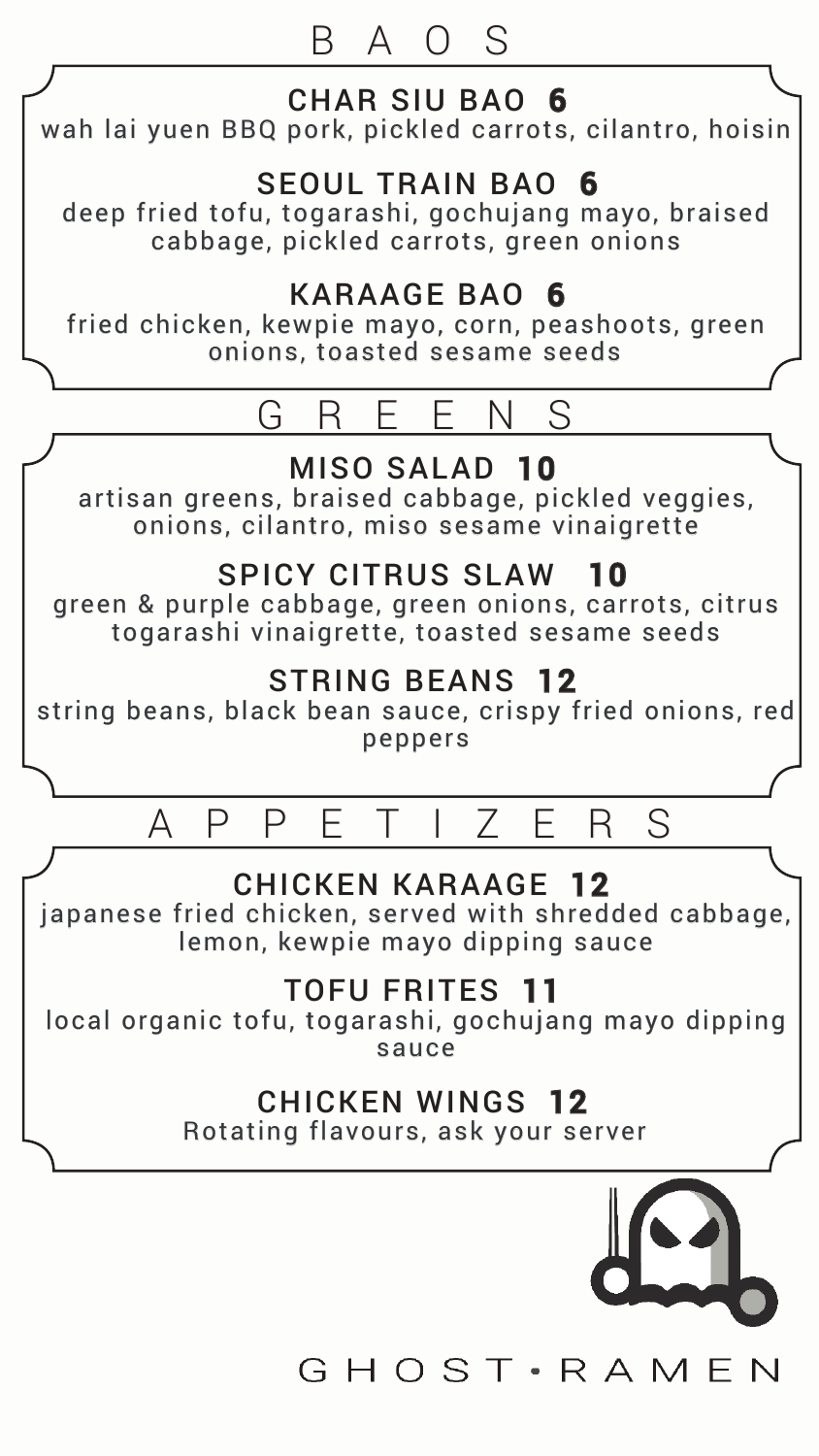

sesame, ramen egg